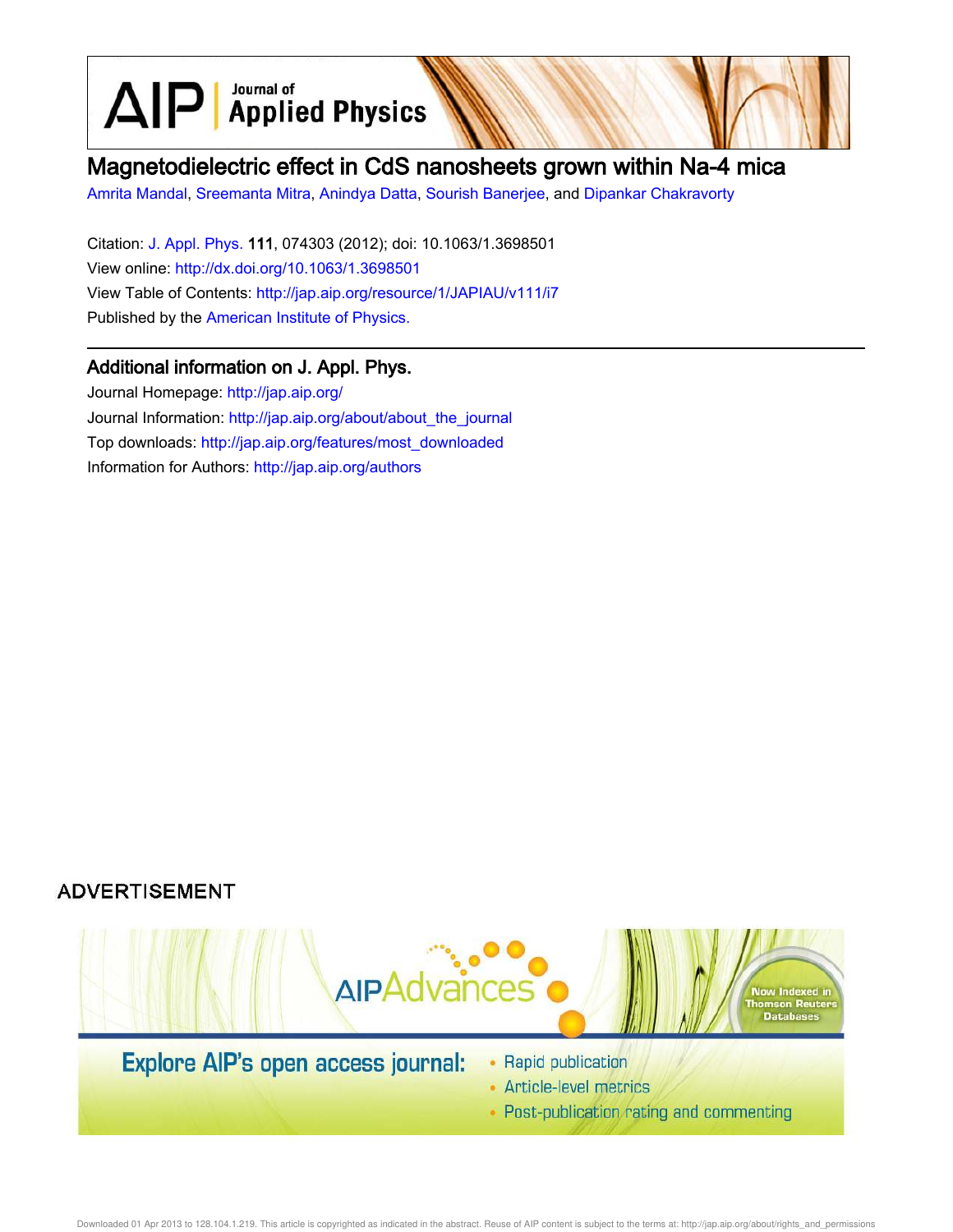## Magnetodielectric effect in CdS nanosheets grown within Na-4 mica

Amrita Mandal,<sup>1,2</sup> Sreemanta Mitra,<sup>1,2</sup> Anindya Datta,<sup>3</sup> Sourish Banerjee,<sup>2</sup> and Dipankar Chakravorty<sup>1,a)</sup>

<sup>1</sup>MLS Professor's Unit, Indian Association for the Cultivation of Science, Jadavpur, Kolkata 700 032, India  $2$ Department of Physics, University of Calcutta, Kolkata 700 009, India  $^3$ University School of Basic and Applied Science (USBAS), Guru Gobind Singh Indraprastha University, New Delhi, India

(Received 13 October 2011; accepted 26 February 2012; published online 3 April 2012)

CdS nanosheets of thickness 0.6 nm were grown within the interlayer spaces of Na-4 mica. Magnetization measurements carried out in the temperature range 2–300 K showed the composites to have weak ferromagnetic-like properties even at room temperature. The saturation magnetization  $(M<sub>S</sub>)$  at room temperature was found to be higher than that reported for CdS nanoparticles. The higher value of  $M<sub>S</sub>$  may be ascribed to the presence of a large number defects in the present CdS system, due to a large surface to volume ratio in the nanosheets as compared to that of CdS nanoparticles. The nanocomposites exhibited a magnetodielectric effect with a dielectric constant change of 5.3% for a magnetic field of 0.5 T. This occurred due to a combination of magnetoresistance and Maxwell-Wagner effect as delineated in the model developed by Catalan. © 2012 American Institute of Physics. [http://dx.doi.org/10.1063/1.3698501]

### I. INTRODUCTION

Materials exhibiting  $d^0$  ferromagnetism have attracted considerable attention in recent years.<sup>1,2</sup> These are characterized by the absence of any magnetic ion. Mainly, defects play the key role to induce magnetism in such materials. In oxide nanoparticles it has been proposed that oxygen vacancies at the surfaces contribute to room temperature ferromagnetism (RTFM) because of exchange interactions between the electron spin moments associated with them. $3-5$  Although, CaO, MgO,  $HfO<sub>2</sub>$  and ZnO have been reported to exhibit RTFM due to cation vacancies.<sup>6–9</sup> Room temperature ferromagnetism has also been reported in the case of undoped GaN and CdS nanoparticles, respectively.<sup>10</sup> This property has been explained as arising due to the presence of surface defects in these nanoparticles. GaN nanosheets of thickness  $\sim 0.6$  nm and grown within the interlayer spaces of Na-4 mica have been found to exhibit ferromagnetic behavior at room temperature.<sup>11</sup> Gallium vacancies have been shown to introduce magnetic moments which lie on the nitrogen atoms at the neighboring sites. $12,13$  In the case of ZnS nanostructures, sulfur/zinc vacancies were suggested to cause room temperature ferromagnetism. $1,14$  It is apparent from the above discussion that a morphology of CdS which has a large surface to volume ratio could show a ferromagnetic-like behavior at room temperature. With this aim, we have grown CdS sheets within the interlayer spaces of nanoscale dimension of Na-4 mica. These nanosheets exhibit magnetization at room temperature which is much higher than that reported for CdS nanoparticles. Also, the nanocomposites show a large magnetodielectric effect which has been explained on the basis of an inhomogeneous conductor model. The details are reported in this paper.

### II. EXPERIMENTAL

The Na-4 mica ( $Na<sub>4</sub>Mg<sub>6</sub>Al<sub>4</sub>Si<sub>4</sub>O<sub>20</sub>F<sub>4</sub>$ .xH<sub>2</sub>O) was synthesized by the sol gel method. The details were reported earlier.<sup>15,16</sup> 2 g Na-4 mica powder was immersed in 20 ml aqueous solution of  $CdCl<sub>2</sub>$ . The solution was kept inside an autoclave at 373 K for 1 week to bring about the ion exchange reaction  $Cd^{2+} \leftrightarrow 2$  Na<sup>+</sup> between  $Cd^{2+}$  ions in the solution and  $Na<sup>+</sup>$  ions within Na-4 mica. The ion exchanged powder was filtered and washed thoroughly with de-ionized water several times. The powder was dried and then subjected to a sulfidation treatment in  $H_2S$  gas flow at 873 K for 1 h. CdS was formed within the interlayer spaces of Na-4 mica.

X-ray diffractogram of the nanocomposites was taken in a BRUKER D8 XRD SWAX diffractometer using  $CuK_{\alpha}$ radiation to identify the crystalline phase synthesized. The microstructure of the sample was investigated by a JEOL Model JEM 2010 transmission electron microscope (TEM) operated at 200 kV. To examine the CdS nanosheets, the nanocomposite sample was dispersed in 10% HF aqueous solution for 15 min and then centrifuged in SORVALL RC 90 ultracentrifuge at 30 000 rpm for 30 min for etching the Na-4 mica phase. The resulting powder was subjected to washing in distilled water several times. After drying the powder the latter was dispersed in acetone. A drop of the latter containing the nanostructured CdS entities was placed on the carbon coated grid which was mounted on the TEM for microstructural studies. Elemental analysis of the sample was carried out by the EDAX analyzer attached to the field emission scanning electron microscope (FESEM) (JEOL JSM-6700 F). Magnetic properties were investigated using an MPMS superconducting quantum interference device (SQUID) magnetometer (supplied by Quantum Design, USA) over the temperature range 2–300 K. For studying the magnetodielectric effect pellet of 1 cm diameter and 1 mm thickness was prepared by compacting the sample powder at room temperature with a pressure of  $5 \text{ tons/cm}^2$ . The change

a)Author to whom correspondence should be addressed. Electronic mail: mlsdc@iacs.res.in.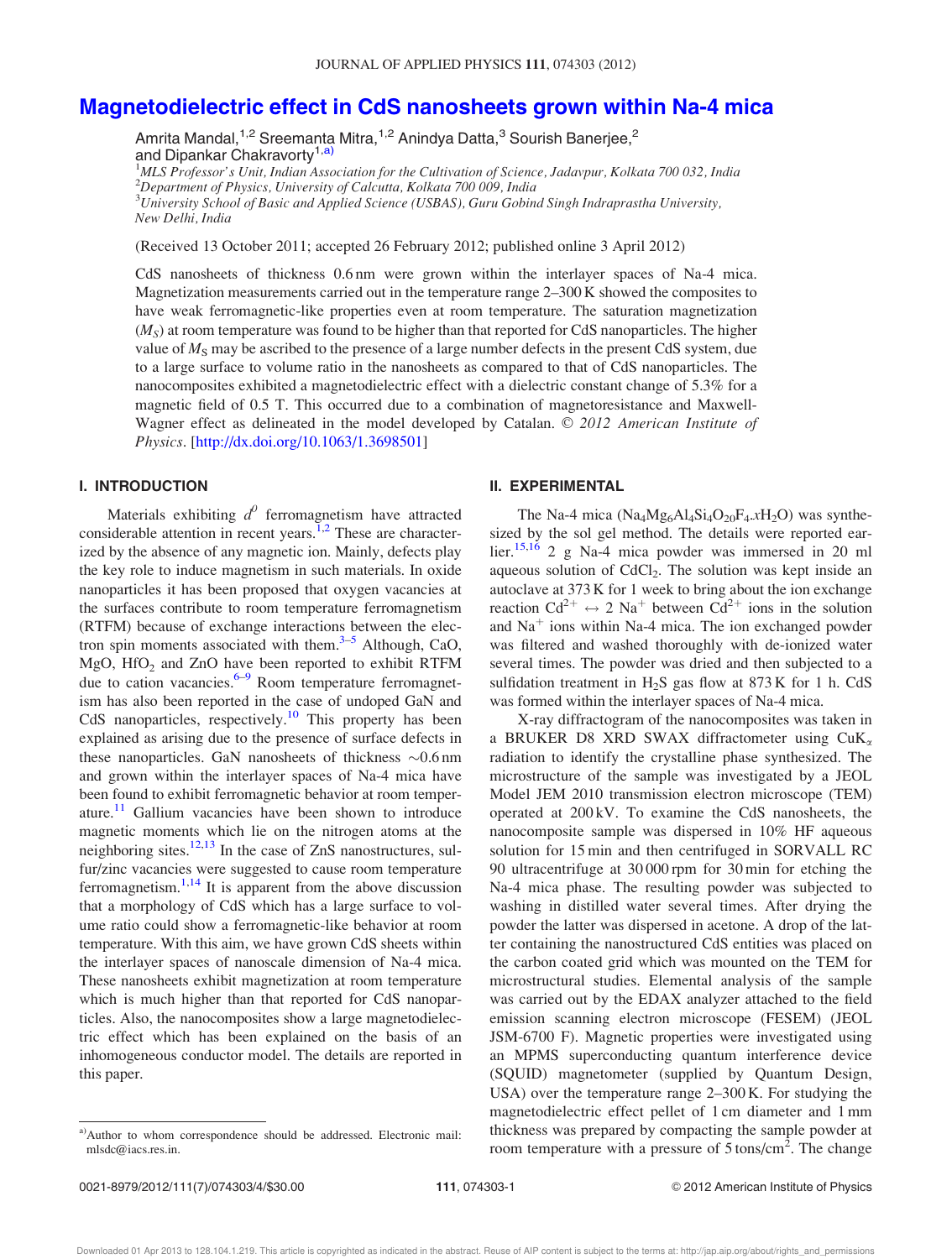

FIG. 1. X-ray diffactrogram of CdS-mica nanocomposite. The Na-4 mica and CdS phases are marked with stars (\*) and open circles, respectively.

of dielectric constant as a function of magnetic field was measured using an electromagnet supplied by M/S Control Systems & Devices, Mumbai, India and an Agilent E4890 A precision LCR meter.

### III. RESULTS AND DISCUSSION

Figure 1 shows the X-ray diffractogram of the nanocomposite specimen. All the diffraction peaks have been identified with the phases CdS (JCPDS file No. 41-1049) and Na-4 mica,<sup>17</sup> respectively. It is evident that both CdS and Na-4 mica phases are present in our sample. The peaks have been marked with stars and open circles for Na-4 mica and CdS phases, respectively, in the figure. CdS crystallizes in the hexagonal phase. The hexagonal phase of the CdS crystal is known as the wurtzite phase. Figure  $2(a)$  shows a transmission electron micrograph of the nanocomposite specimen. It is evident that CdS nanosheets are comprised of several nanodiscs with an average diameter  $\sim$ 100 nm. Figure 2(b) shows an electron diffraction pattern of CdS nanosheets. Hexagonal symmetry of the diffraction spots is clearly visible and confirms the presence of wurtzite CdS crystal. The interplanar spacings of the CdS crystal are calculated and are summarized in Table I. For a comparison, the standard JCPDS interplanar spacings data for CdS and the reported interplanar spacings values for Na-4 mica<sup>17</sup> are also given in the table. The observed values of interplanar spacings in the present study are in a good agreement with the reported values. A high resolution lattice image is shown in Fig.  $2(c)$ which corresponds to the plane  $(10\bar{1}1)$  of hexagonal CdS



FIG. 2. (a) Transmission electron micrograph of CdS nanosheets. (b) Selected area electron diffraction pattern of nanosheets. (c) High resolution lattice image of a portion of CdS nanosheets.

| TABLE I. Comparison of interplanar spacing $(d_{hkl})$ values, obtained from |  |  |  |  |  |  |  |
|------------------------------------------------------------------------------|--|--|--|--|--|--|--|
| electron diffraction with standard data for CdS and Na-4 mica.               |  |  |  |  |  |  |  |

|                            | Standard data (nm) with<br>corresponding planes |                    |  |  |
|----------------------------|-------------------------------------------------|--------------------|--|--|
| Observed<br>$d_{hkl}$ (nm) | CdS <sup>a</sup>                                | Na-4 micab         |  |  |
| 0.46                       |                                                 | 0.459(020)         |  |  |
| 0.26                       |                                                 | $0.263(20\bar{1})$ |  |  |
| 0.24                       | $0.245(10\bar{1}2)$                             |                    |  |  |
| 0.18                       | 0.179(2020)                                     |                    |  |  |
| 0.17                       | $0.173(20\bar{2}1)$                             |                    |  |  |
| 0.16                       | $0.158(20\bar{2}2)$                             |                    |  |  |
| 0.14                       | $0.139(20\bar{2}3)$                             |                    |  |  |

a JCPDS file No. 41-1049.

<sup>b</sup>Reference 17.

crystal with interplanar spacing of 0.31 nm. Figure 3 gives the data obtained from EDAX measurements of our sample. It is evident that the atoms present are only those associated with Na-4 mica and CdS. Thus no impurity phase has been detected in our system.

Figure 4 shows the variation of magnetization  $(M)$  as a function of magnetic field  $(H)$  at different temperatures  $(2, 1)$ 10, 35, 150, and 300 K). The  $M(H)$  curve of pure Na-4 mica phase is also given in the figure (solid line). The negative value of the magnetization confirms that Na-4 mica is diamagnetic in nature. It is to be noted that the M-H curves for the nanocomposite were drawn after subtracting the contribution from Na-4 mica. All the curves show hysteresis. The inset of Fig. 4 shows an enlarged view of the M-H curve measured at 300 K over a low field region. At the room temperature, coercivity and saturation magnetization  $(M<sub>S</sub>)$  are found to be 47 Oe and 0.065 emu/g, respectively. The observed  $M<sub>S</sub>$  value is one order of magnitude higher than that reported for CdS nanoparticles  $(0.004 \text{ emu/g})$ .<sup>10</sup> This is ascribed to a large surface to volume ratio in our nanodisc samples as compared to that for the reported nanoparticles. As discussed earlier the average diameter of the nanodiscs is  $\sim$ 100 nm. The thickness of these nanodiscs is 0.6 nm as they are grown within the interlayer spaces of Na-4 mica with thickness  $\sim 0.6$  nm.<sup>18,19</sup> The surface to volume ratio for these entities is calculated to be  $\sim 3.35 \text{ nm}^{-1}$ . In the case of a



FIG. 3. EDAX analysis of CdS-mica nanocomposite.

Downloaded 01 Apr 2013 to 128.104.1.219. This article is copyrighted as indicated in the abstract. Reuse of AIP content is subject to the terms at: http://jap.aip.org/about/rights\_and\_permissions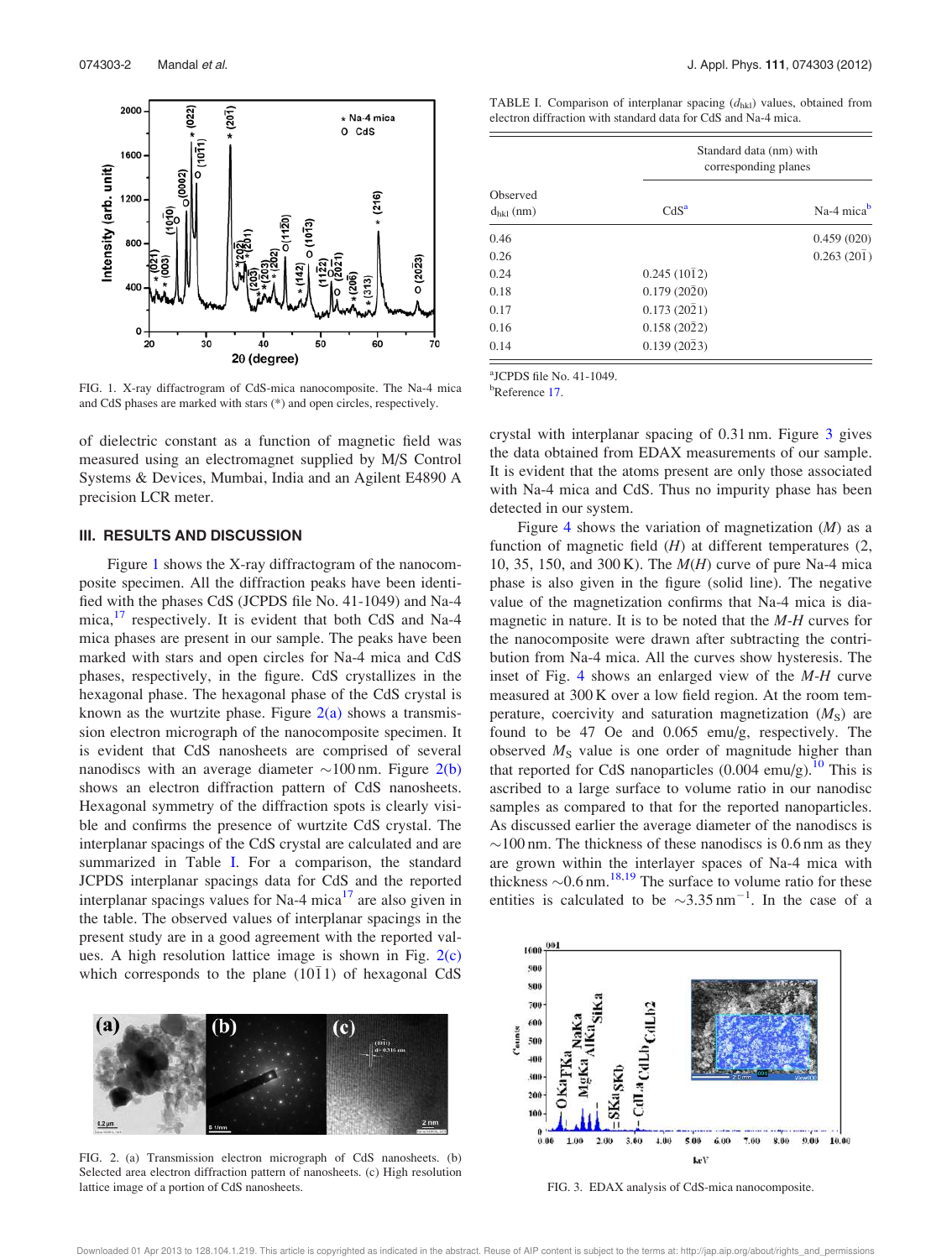

FIG. 4. Magnetization vs magnetic field at different temperatures (2, 10, 35, 150, and 300 K). (Inset) An enlarged view of the M-H curve over the low field region at 300 K.

spherical particle having identical volume the concerned ratio is estimated to be  $\sim 0.18 \text{ nm}^{-1}$ only.

Ferromagnetism in sulfide nanomaterials was shown to owe its origin to defects / vacancies.<sup>1,14,20</sup> A theoretical study by Shidpour et al. showed that sulfur vacancies could give rise to a local magnetism in  $MoS<sub>2</sub>$  nanoribbons.<sup>20</sup> Gao *et al.* reported a  $d^0$  ferromagnetism in the case of undoped ZnS nanoparticles due to presence of sulfur vacancies.<sup>1</sup> A recent work, done by Zhu's group, showed that Zn vacancies can induce ferromagnetism in ZnS nanowires.<sup>14</sup> Rao *et al.* reported a RTFM in CdS nanoparticles experimentally.<sup>10</sup> The origin of ferromagnetism was explained in terms of surface defects. In the present work, the weak ferromagneticlike behavior may be attributed to the presence of defects/ vacancies in the two-dimensional CdS nanosheets..

Figure 5 shows the variation of magnetic susceptibility with temperature measured at 100 Oe magnetic field under zero field cooled (ZFC) condition. The curve has a sharp rise at low temperature. This type of susceptibility variation is consistent with that shown by a two-dimensional Heisenberg ferromagnetic system. $^{21}$ 

Figure 6 shows the variation of dielectric constant  $\varepsilon'$  as a function of magnetic field at frequency 100 kHz. It is evident



FIG. 5. Variation in magnetic susceptibility  $(\chi)$  as a function of temperature for the CdS-mica nanocomposite under a magnetic field of 100 Oe in the zero field cooled condition.



FIG. 6. Variation of dielectric constant with magnetic field for the CdSmica nanocomposite at room temperature.

that  $\varepsilon'$  increases with the increasing magnetic field. This can be explained on the basis of Maxwell-Wagner capacitor model. $^{22}$  In the present case, the conducting nanodimensional CdS layers sandwiched between the insulating blocks containing Si, Al, Mg, O atoms of the Na-4 mica structure make an ideal Maxwell-Wagner dielectric.<sup>23</sup> The impedance of this composite system can be described as contributed by two lossy capacitors in a series. The real part of dielectric permittivity  $\varepsilon'(\omega)$  is given by<sup>22</sup>

$$
\varepsilon'(\omega) = \frac{1}{C_0(R_i + R_b)} \frac{\tau_i + \tau_b - \tau + \omega^2 \tau_i \tau_b \tau}{1 + \omega^2 \tau^2},\qquad(1)
$$

where,  $C_0 = \varepsilon_0(A/t)$ , A is area of the capacitor, t is the thickness,  $\varepsilon_0$  is free space permittivity,  $R_i$  is the resistance of interfacial like layer between Na-4 mica and CdS,  $R_b$  is the resistance of CdS layer,  $C_i$  is the capacitance of Na-4 mica,  $C_b$  is the capacitance of the CdS layer,  $\tau_i = C_i R_i$ ,  $\tau_b = C_b R_b$ , and  $\tau = (\tau_i R_b + \tau_b R_i)/(R_i + R_b)$ . The experimental results shown in Fig. 6 were fitted to Eq. (1) using  $C_0$ ,  $C_i$ , and  $C_b$  as parameters. We have assumed a negative magnetoresistance (MR) of the CdS layer with the change of resistance as a function of magnetic field given by,  $R_b = R_0 + A' \exp(\theta)$  $\left(-H/H_s\right)$ , where,  $R_0$ , A', and  $H_s$  are the parameters. It must be pointed out that our experimental results could not be fitted to the above model by assuming a positive magnetoresistance. Also, magnetodielectric effect arising due to a negative magnetoresistance has been reported in the case of  $\gamma$ -Fe<sub>2</sub>O<sub>3</sub> (Ref. 24) (La<sub>0.4</sub>Pr<sub>0.6</sub>)<sub>1.2</sub>Sr<sub>1.8</sub>Mn<sub>2</sub>O<sub>7</sub> (Ref. 25), and  $BaTiO<sub>3</sub>/\gamma$ -Fe<sub>2</sub>O<sub>3</sub> core/shell nanoparticles.<sup>26</sup> The results on  $\gamma$ -Fe<sub>2</sub>O<sub>3</sub> have been explained by Boneady *et al.* using the Catalan model.<sup>24</sup> The theoretically calculated curve is shown in Fig. 6 with the experimental data, represented by the points. There is satisfactory agreement between the two. The extracted parameters are reasonable. We have found from the analysis that the  $R_b$  decreases with the increase of H as shown in Fig. 7. Evidently, there is about 78% negative change of resistance of CdS layer as the magnetic field is increased to 0.5 T. This is a substantial reduction of resistance and may be associated with the conduction by spin-polarized electrons.<sup>27,28</sup> The magnetodielectric (MD) parameter is defined as M.D. =  $\varepsilon(H) - \varepsilon(0)/\varepsilon(0)$ , where,

Downloaded 01 Apr 2013 to 128.104.1.219. This article is copyrighted as indicated in the abstract. Reuse of AIP content is subject to the terms at: http://jap.aip.org/about/rights\_and\_permissions